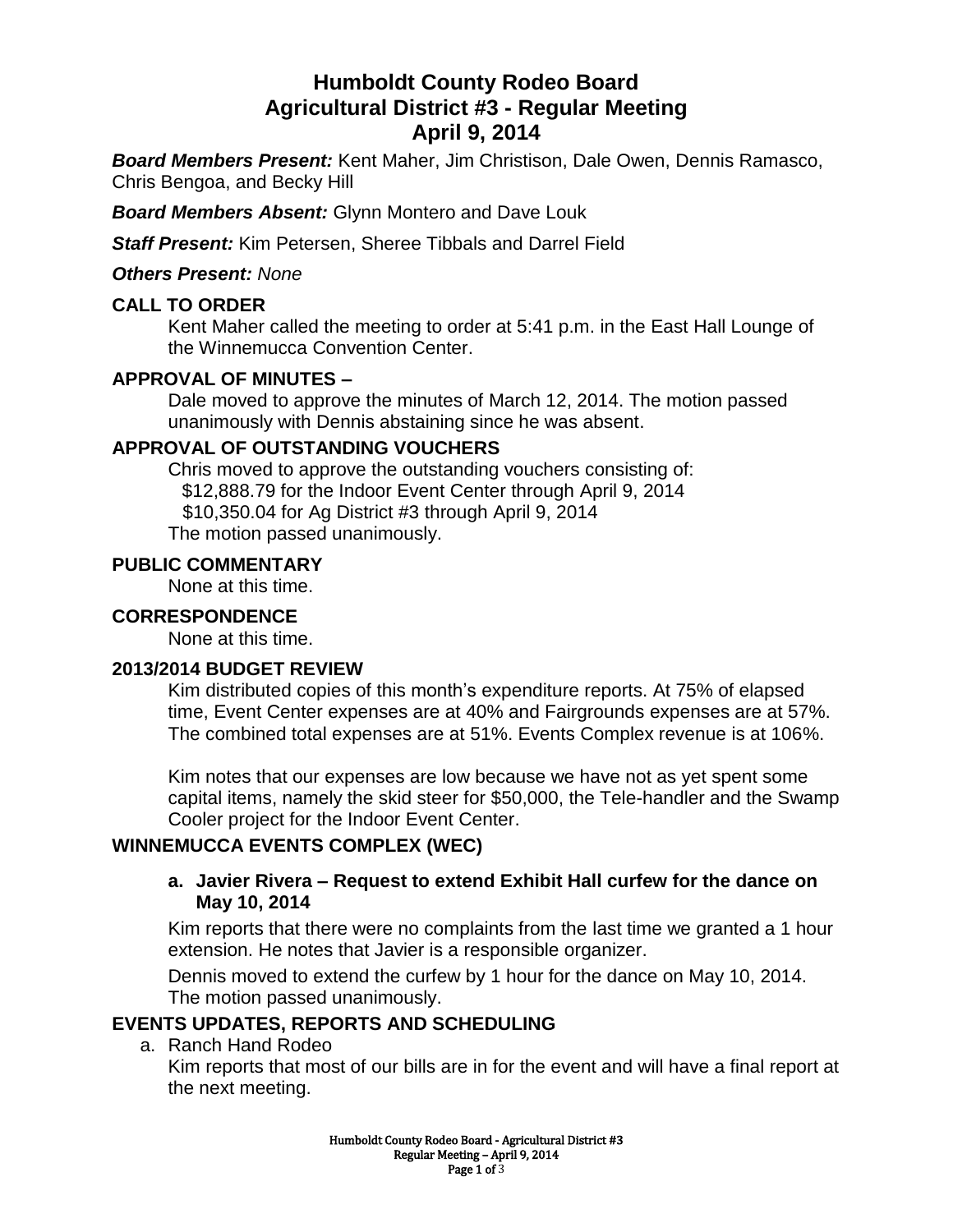b. Labor Day Events

Kim reports that we have sold \$27,000 in concert tickets since they went on sale on March 17. He is working on ideas for promoting the concert by contests to win back stage passes and additional advertising.

i. Labor Day Rodeo Decision – Souza's Bucking Bulls agreement Kim presented a summary of the agreement with Souza's Bucking Bulls. The contract price is \$17,500 which includes the contractors added purse money of \$2500. The rodeo committee added purse money is \$4500. Total amount to be paid to contractor is \$22,000.

The added money provided by the Rodeo Committee includes \$1500 added to the Bull Riding purse, \$2000 added to Ranch Bronc Riding purse and \$1000 added to the Barrel Racing purse. The Rodeo Committee is also responsible for the trophy buckles in Ranch Bronc Riding, Barrel Racing, Junior Barrel Racing, Mutton Bustin, and two Calf Riding classes.

Chris asked if all the Bull Riding entry fees go to the purse.

The committee believes that was the standard procedure that Mr. Souza claimed at the last meeting but asked the Director to confirm.

Consensus of the board is to proceed with the agreement with Souza's Bucking Bulls. Kent will confirm the contract language as soon as possible.

ii. Parade Grand Marshall

Staff asked that Stan and Susan Rorex be honored as the 2014 Parade Grand Marshalls. The Rorex's have been instrumental in producing the Tri-County Fair for the past 6 years. They have served on the planning committees as well as worked to set up and tear down the decorations and exhibits at the Fair.

The board agreed to ask them if they will accept.

As of this writing Stan and Susan have accepted the appointment to Parade Grand Marshalls.

c. SSIR

Dale reports that he is still looking for an Arena Director for the event but has acquired all of the judges. He has included judges from Utah and Idaho.

He notes that sponsorship of the event is down with Newmont declining to assist for 2014. Jim suggested that he contact the Midas mine owners.

# **FAIRGROUNDS REPAIRS & MAINTENANCE**

Dennis asked that the bent fence post be repaired.

Kim reports that we will need repair on the small well near the detention center. He notes that we have trouble at initial start up after the well has been powered off for the winter. He is working on policy to start the wells up every 2 to 3 weeks during the winter season.

# **INFORMATION, PROPOSALS AND/OR REQUESTS BY BOARD MEMBERS OF STAFF FOR CONSIDERATION AT FUTURE MEETINGS**

Nothing at this time.